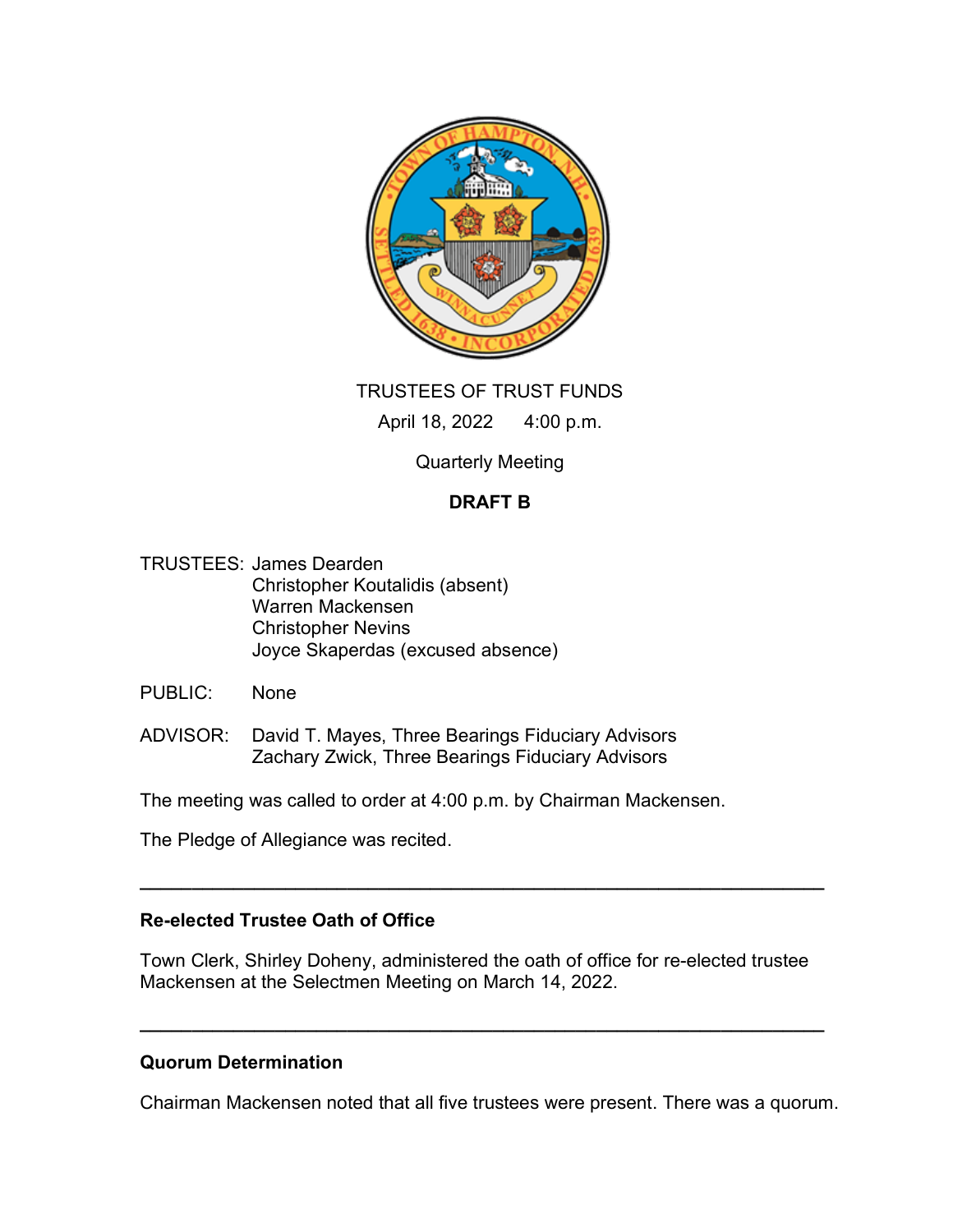## Election of Officers

The following officers were elected:

| Warren Mackensen | Chairman              | $(3-0-0)$ |
|------------------|-----------------------|-----------|
| Joyce Skaperdas  | Vice-Chairman (3-0-0) |           |
| James Dearden    | <b>Bookkeeper</b>     | $(3-0-0)$ |

 $\overline{\phantom{a}}$  , and the contribution of the contribution of the contribution of the contribution of the contribution of the contribution of the contribution of the contribution of the contribution of the contribution of the

 $\overline{\phantom{a}}$  , and the contribution of the contribution of the contribution of the contribution of the contribution of the contribution of the contribution of the contribution of the contribution of the contribution of the

 $\overline{\phantom{a}}$  , and the contribution of the contribution of the contribution of the contribution of the contribution of the contribution of the contribution of the contribution of the contribution of the contribution of the

## Approval of Minutes

MOVED by Mr. Dearden to approve the Minutes of January 18, 2022.

**SECONDED** by Mr. Nevins.

## VOTE: 3-0-0 Motion Passed

## 1 st Quarter 2022

Mr. Mayes provided the Market Trends as of March 31, 2022.

- Strong sell off across the board in Q1:
	- $-$  S&P 500-4.60%
	- Russell 2000 7.54%
	- MSCI EAFE Index -6.46%
	- Real Estate (Vanguard REIT ETF) -6.07%
	- S&P High-Yield Corporate Bond Index -4.83%
	- S&P Investment Grade Corporate Bond Index -7.19%
- Value stocks turned to outperform Growth ٠
	- iShares S&P Growth (IUSG) -8.46%
	- iShares S&P Value (IUSV) -0.13%
- Due to Fed hikes, rates rose dramatically for all US Treasury securities: ٠
	- 30-year Treasury: Increased from 2.01% to 2.44%
	- 10-year: Increased from 1.63% to 2.32%
	- 5-year: Increased from 1.37% to 2.42%
	- 2-year: Increased from 0.78% to 2.28%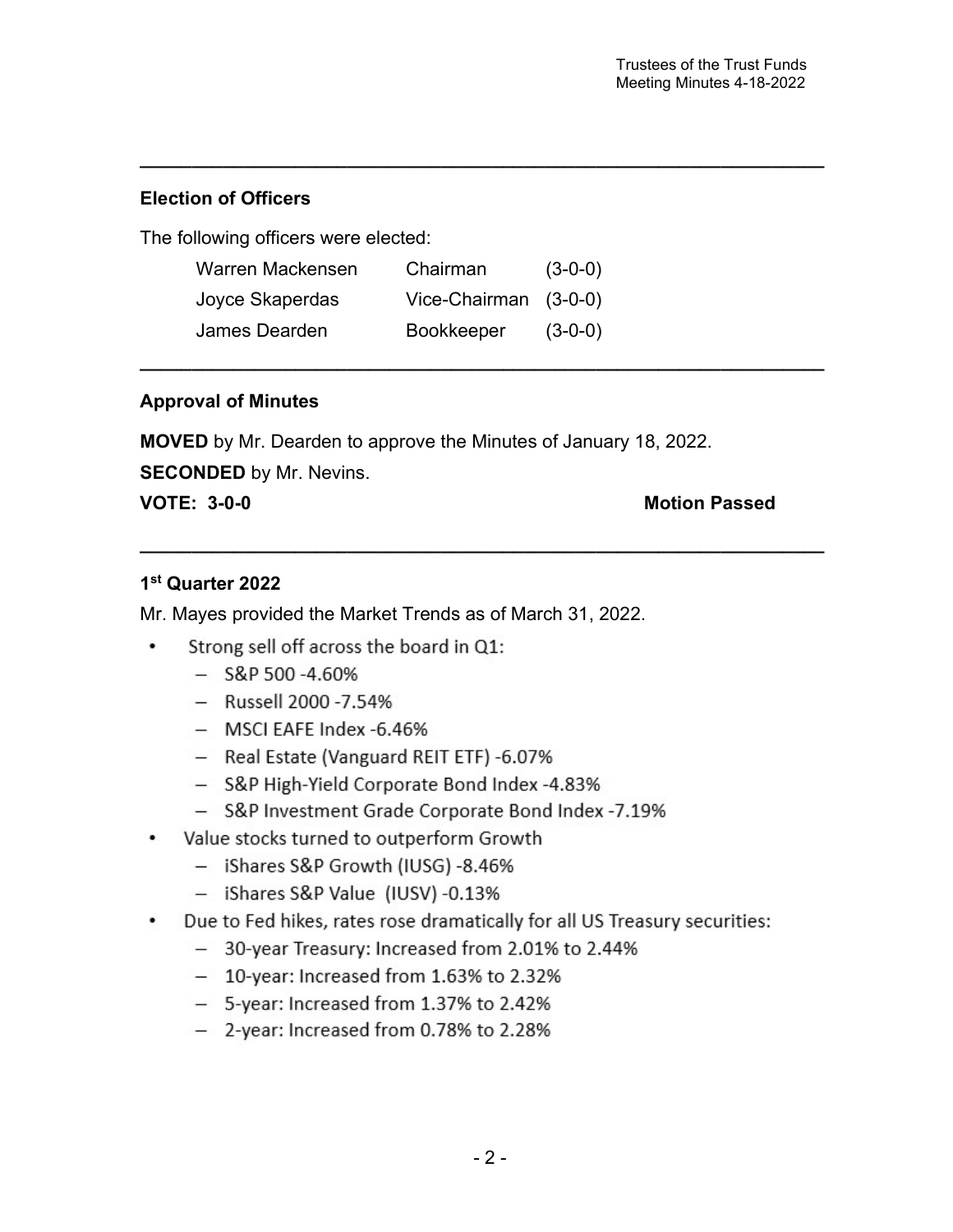| Energy           | <b>Utilities</b>          | <b>Consumer Staples</b>   | <b>Financial Services</b> |
|------------------|---------------------------|---------------------------|---------------------------|
| XLE 39.00%       | <b>XLU 4.71%</b>          | XLP -1.14%                | XLF -1.49%                |
| <b>Materials</b> | Industrial                | <b>Health Care</b>        | <b>Real Estate</b>        |
| XLB-2.35%        | XLI -2.35%                | $XLV -2.46%$              | XLRE -6.20%               |
| Technology       | Consumer<br>Discretionary | Communication<br>Services |                           |
| XLK-8.42%        | XLY -9.37%                | XLC -11.23%               |                           |

Mr. Mayes provided the Sector Trends as of March 31, 2022.

# Real Estate Trust Fund

Mr. Mayes said this fund lost 3% during the first quarter. He provided the Month-end Market Values bar graph, which showed that the December 2021 value was the highest ever. The line graph showed similar results.

 $\mathcal{L}_\text{max} = \mathcal{L}_\text{max} = \mathcal{L}_\text{max} = \mathcal{L}_\text{max} = \mathcal{L}_\text{max} = \mathcal{L}_\text{max} = \mathcal{L}_\text{max} = \mathcal{L}_\text{max} = \mathcal{L}_\text{max} = \mathcal{L}_\text{max} = \mathcal{L}_\text{max} = \mathcal{L}_\text{max} = \mathcal{L}_\text{max} = \mathcal{L}_\text{max} = \mathcal{L}_\text{max} = \mathcal{L}_\text{max} = \mathcal{L}_\text{max} = \mathcal{L}_\text{max} = \mathcal{$ 

The Fund ended the quarter with a total market value of \$23,370,797.

The Fidelity Account Custody Statement, Quarterly Performance Report, the Morningstar Portfolio X-Ray and TrustTrak Fund Snapshot Report were reviewed.

The allocation in this fund is 3.0% Cash, 30.0% US Stocks, 10.2% Non-US Stocks, 50.3% Bonds, and 6.5% Other.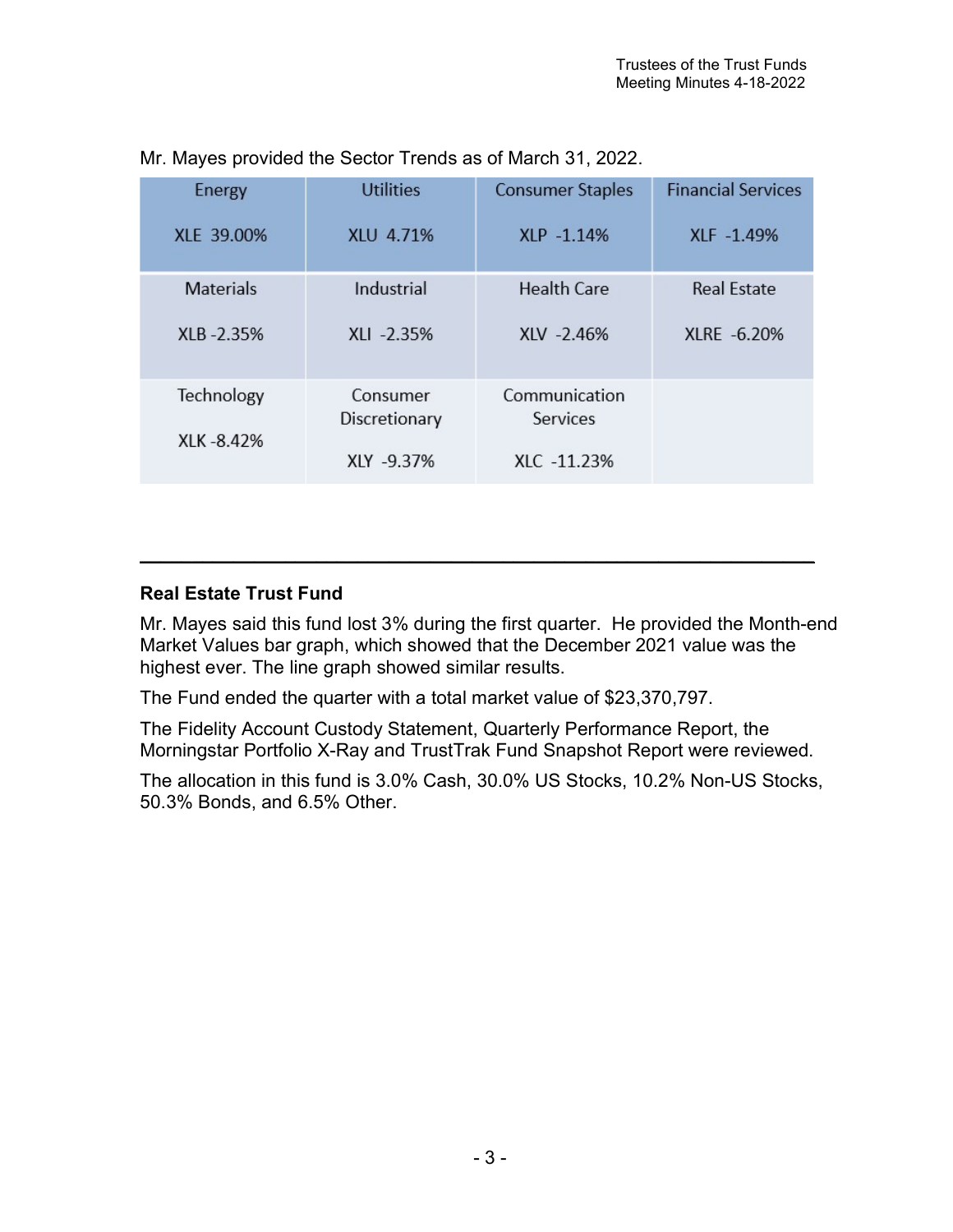## Common Trust Fund

Mr. Mayes said the fund lost 4% during the first quarter. He said this fund ended the quarter with a total market value of \$702,720.

 $\mathcal{L}_\mathcal{L} = \mathcal{L}_\mathcal{L} = \mathcal{L}_\mathcal{L} = \mathcal{L}_\mathcal{L} = \mathcal{L}_\mathcal{L} = \mathcal{L}_\mathcal{L} = \mathcal{L}_\mathcal{L} = \mathcal{L}_\mathcal{L} = \mathcal{L}_\mathcal{L} = \mathcal{L}_\mathcal{L} = \mathcal{L}_\mathcal{L} = \mathcal{L}_\mathcal{L} = \mathcal{L}_\mathcal{L} = \mathcal{L}_\mathcal{L} = \mathcal{L}_\mathcal{L} = \mathcal{L}_\mathcal{L} = \mathcal{L}_\mathcal{L}$ 

The Fidelity Account Custody Statement, Quarterly Performance Report Package, and Morningstar Portfolio X-Ray were reviewed.

The allocation in this fund is 3.8% Cash, 23.3% US Stocks, 5.6% Non-US Stocks, 58.6% Bonds, and 8.7% Other.

 $\overline{\phantom{a}}$  ,  $\overline{\phantom{a}}$  ,  $\overline{\phantom{a}}$  ,  $\overline{\phantom{a}}$  ,  $\overline{\phantom{a}}$  ,  $\overline{\phantom{a}}$  ,  $\overline{\phantom{a}}$  ,  $\overline{\phantom{a}}$  ,  $\overline{\phantom{a}}$  ,  $\overline{\phantom{a}}$  ,  $\overline{\phantom{a}}$  ,  $\overline{\phantom{a}}$  ,  $\overline{\phantom{a}}$  ,  $\overline{\phantom{a}}$  ,  $\overline{\phantom{a}}$  ,  $\overline{\phantom{a}}$ 

## Common Capital Reserve Fund

Mr. Mayes said the fund lost 3.7% during the first quarter. Mr. Mayes said this fund ended the quarter with a total market value of \$3,474,525.

The Fidelity Account Custody Statement, Quarterly Performance Report Package, and the Morningstar Portfolio X-Ray were reviewed.

The allocation in this fund is 1.1% Cash, 13.6% US Stocks, 0.1% Non-US Stocks, 83.8% Bonds, and 1.4% Other.

 $\overline{\phantom{a}}$  , and the contribution of the contribution of the contribution of the contribution of the contribution of the contribution of the contribution of the contribution of the contribution of the contribution of the

## Winnacunnet School District Common Capital Reserve Fund

Mr. Mayes said the fund lost 3.7% during the first quarter. Mr. Mayes said this fund ended the quarter with a total market value of \$878,377. He said this fund is similar to the Common Capital Reserve Fund.

The Fidelity Account Custody Statement, Quarterly Performance Report Package, and the Morningstar Portfolio X-Ray were reviewed.

The allocation in this fund is 1% Cash, 16.5% US Stocks, 0.2% Non-US Stocks, 81.1% Bonds, and 1.2% Other.

 $\overline{\phantom{a}}$  , and the contribution of the contribution of the contribution of the contribution of the contribution of the contribution of the contribution of the contribution of the contribution of the contribution of the

## MS-9 Report

The TrustTrak MS-9 Report for the first quarter was reviewed.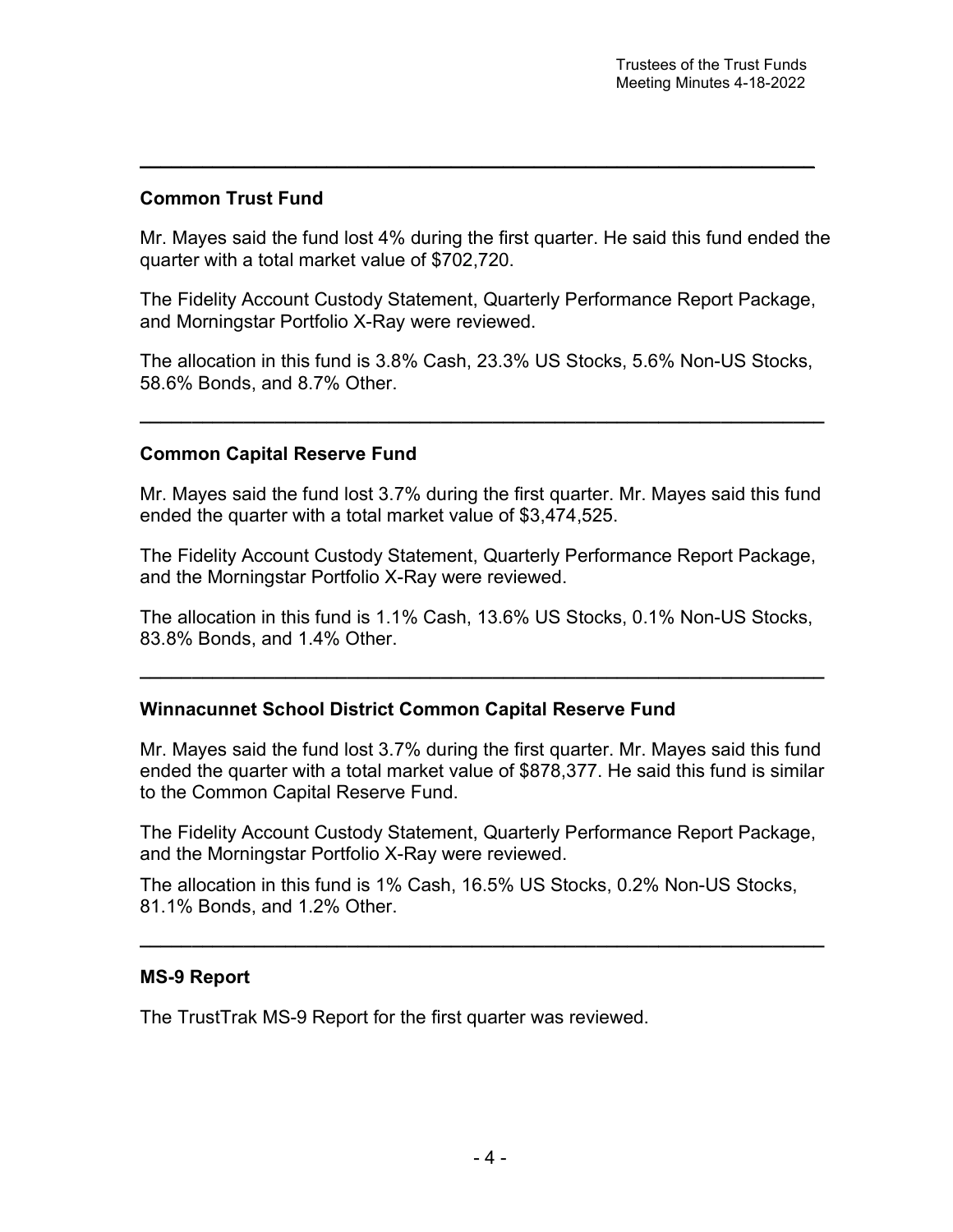## Combined Transactions Listing

The TrustTrak Combined Transactions Listing was reviewed.

## Trustees Documents Archiving

The Investment Advisor was reminded of the statutory requirement in NH RSA 33-A:3-a to transcribe all 2021 trustee records onto a CD and deliver the CD to the Town Clerk for safekeeping in the Town Vault. Mr. Mayes indicated that he will see that this is done after the end of tax season.

 $\overline{\phantom{a}}$  ,  $\overline{\phantom{a}}$  ,  $\overline{\phantom{a}}$  ,  $\overline{\phantom{a}}$  ,  $\overline{\phantom{a}}$  ,  $\overline{\phantom{a}}$  ,  $\overline{\phantom{a}}$  ,  $\overline{\phantom{a}}$  ,  $\overline{\phantom{a}}$  ,  $\overline{\phantom{a}}$  ,  $\overline{\phantom{a}}$  ,  $\overline{\phantom{a}}$  ,  $\overline{\phantom{a}}$  ,  $\overline{\phantom{a}}$  ,  $\overline{\phantom{a}}$  ,  $\overline{\phantom{a}}$ 

 $\overline{\phantom{a}}$  , and the contribution of the contribution of the contribution of the contribution of the contribution of the contribution of the contribution of the contribution of the contribution of the contribution of the

 $\overline{\phantom{a}}$  ,  $\overline{\phantom{a}}$  ,  $\overline{\phantom{a}}$  ,  $\overline{\phantom{a}}$  ,  $\overline{\phantom{a}}$  ,  $\overline{\phantom{a}}$  ,  $\overline{\phantom{a}}$  ,  $\overline{\phantom{a}}$  ,  $\overline{\phantom{a}}$  ,  $\overline{\phantom{a}}$  ,  $\overline{\phantom{a}}$  ,  $\overline{\phantom{a}}$  ,  $\overline{\phantom{a}}$  ,  $\overline{\phantom{a}}$  ,  $\overline{\phantom{a}}$  ,  $\overline{\phantom{a}}$ 

## Trustees Audit

The trustees' records are audited as part of the Town audit by Plodzik & Sanderson. Mr. Mayes will provide the records to the auditors, as required.

Mr. Mackensen answered the audit questions in March and replied to the auditors.

 $\overline{\phantom{a}}$  ,  $\overline{\phantom{a}}$  ,  $\overline{\phantom{a}}$  ,  $\overline{\phantom{a}}$  ,  $\overline{\phantom{a}}$  ,  $\overline{\phantom{a}}$  ,  $\overline{\phantom{a}}$  ,  $\overline{\phantom{a}}$  ,  $\overline{\phantom{a}}$  ,  $\overline{\phantom{a}}$  ,  $\overline{\phantom{a}}$  ,  $\overline{\phantom{a}}$  ,  $\overline{\phantom{a}}$  ,  $\overline{\phantom{a}}$  ,  $\overline{\phantom{a}}$  ,  $\overline{\phantom{a}}$ 

## Trustee Training

Trustees were advised of Trustee of Trust Funds training sponsored by the NH Municipal Association on June 9, 2022. The Town will reimburse the \$70 workshop fee as an incidental charge to the Town (RSA 31:24). Trustees should use their personal credit card to sign up. It was agreed that Mr. Mackensen will attend virtually and report back to the rest of the Trustees.

## Review of 2022 Town Warrant Ballot Results

The trustees reviewed the four articles affecting capital reserve funds that passed:

 $\overline{\phantom{a}}$  , and the contribution of the contribution of the contribution of the contribution of the contribution of the contribution of the contribution of the contribution of the contribution of the contribution of the

- Hampton Article 23 Add \$300,000 to Road Improvement CRF
- Hampton Article 30 Withdraw \$50,000 from Cemetery Maintenance TF
- Hampton Article 31 Establish new Pedestrian and Traffic Safety CRF with initial deposit of \$40,000
- Hampton Article 32 Add \$27,500 to Firefighters Turn Out Gear/Personal Protective Equipment CRF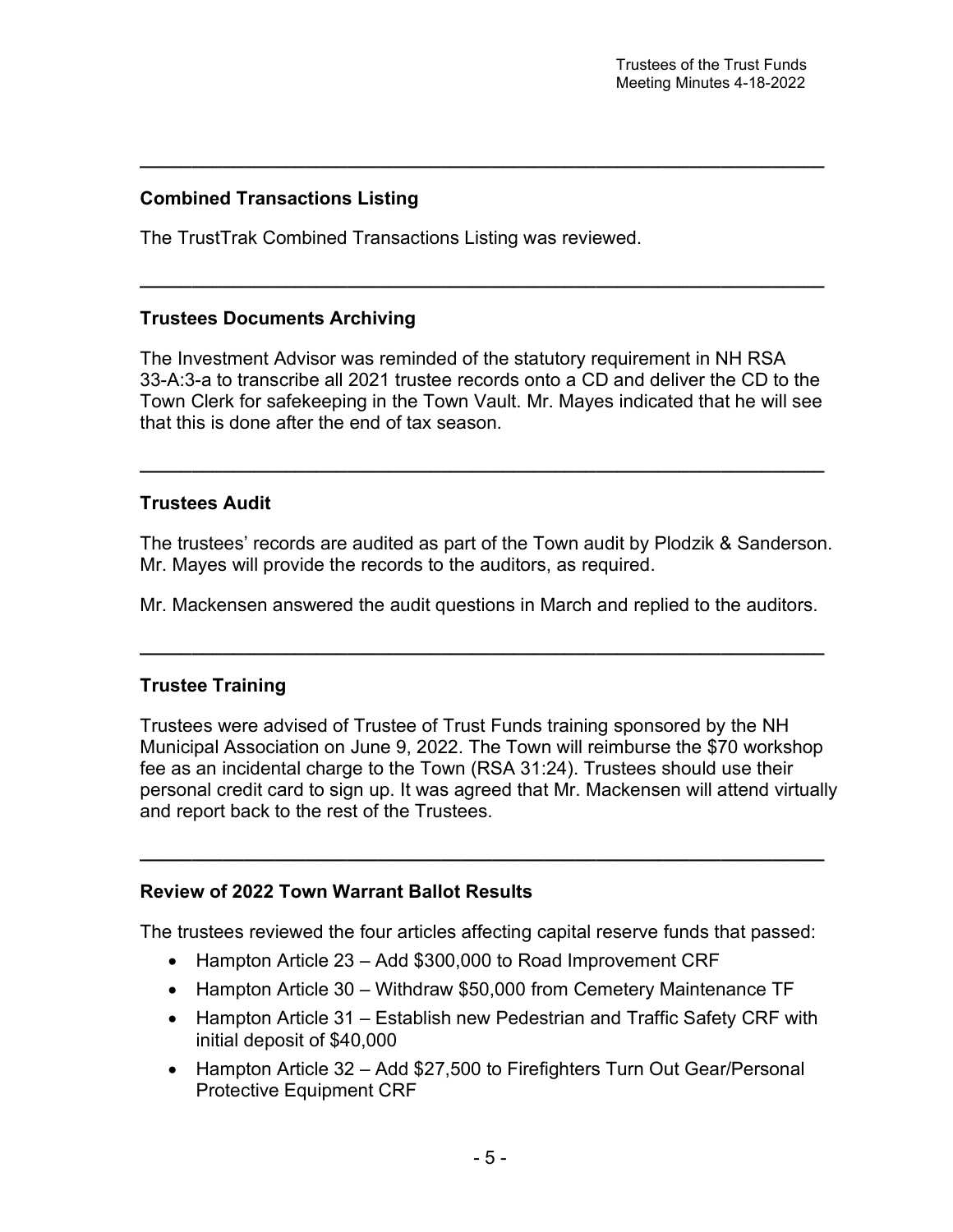#### Review of Winnacunnet Warrant Results

 Winnacunnet Article 5 – Add \$50,000 to the Health Care Expendable Trust Fund.

\_\_\_\_\_\_\_\_\_\_\_\_\_\_\_\_\_\_\_\_\_\_\_\_\_\_\_\_\_\_\_\_\_\_\_\_\_\_\_\_\_\_\_\_\_\_\_\_\_\_\_\_\_\_\_\_\_\_\_\_\_\_

\_\_\_\_\_\_\_\_\_\_\_\_\_\_\_\_\_\_\_\_\_\_\_\_\_\_\_\_\_\_\_\_\_\_\_\_\_\_\_\_\_\_\_\_\_\_\_\_\_\_\_\_\_\_\_\_\_\_\_\_\_\_

## Capital Cash Flow Journals

Chairman Mackensen provided a handout that introduced two spreadsheets to improve tracking of capital receipts and capital disbursements. The Trustees reviewed the journal formats and deemed them to be useful going forward. The journals are capital transaction planning documents and not accounting documents. The journals will not track income and do not replace the MS-9 reports. The journals will be shared with the Town Finance Director and the Investment Advisor on a regular basis to keep the Town, the Investment Advisor and the Trustees in sync with capital flows.

## Cemetery Maintenance Trust Fund Distributions

MOVED by Chairman Mackensen to approve a disbursement of \$1,404 from the Cemetery Maintenance Trust to reimburse the Town for a refund of four graves purchased in 2004 by the Marie Jones family. Documentation of the reimbursement was provided by the Town.

\_\_\_\_\_\_\_\_\_\_\_\_\_\_\_\_\_\_\_\_\_\_\_\_\_\_\_\_\_\_\_\_\_\_\_\_\_\_\_\_\_\_\_\_\_\_\_\_\_\_\_\_\_\_\_\_\_\_\_\_\_\_\_\_\_

**SECONDED** by Mr. Dearden.

VOTE: 3-0-0 Motion Passed

MOVED by Chairman Mackensen to pre-approve disbursements not to exceed \$50,000 from the Cemetery Maintenance Trust to reimburse the Town for maintenance expenditures during 2022 on various Town cemeteries. The 2022 Town Warrant, Article 30, was approved by voters on March 8, 2022. Documentation must be provided to the Trustees before reimbursements are made.

**SECONDED** by Mr. Nevins.

VOTE: 3-0-0 Motion Passed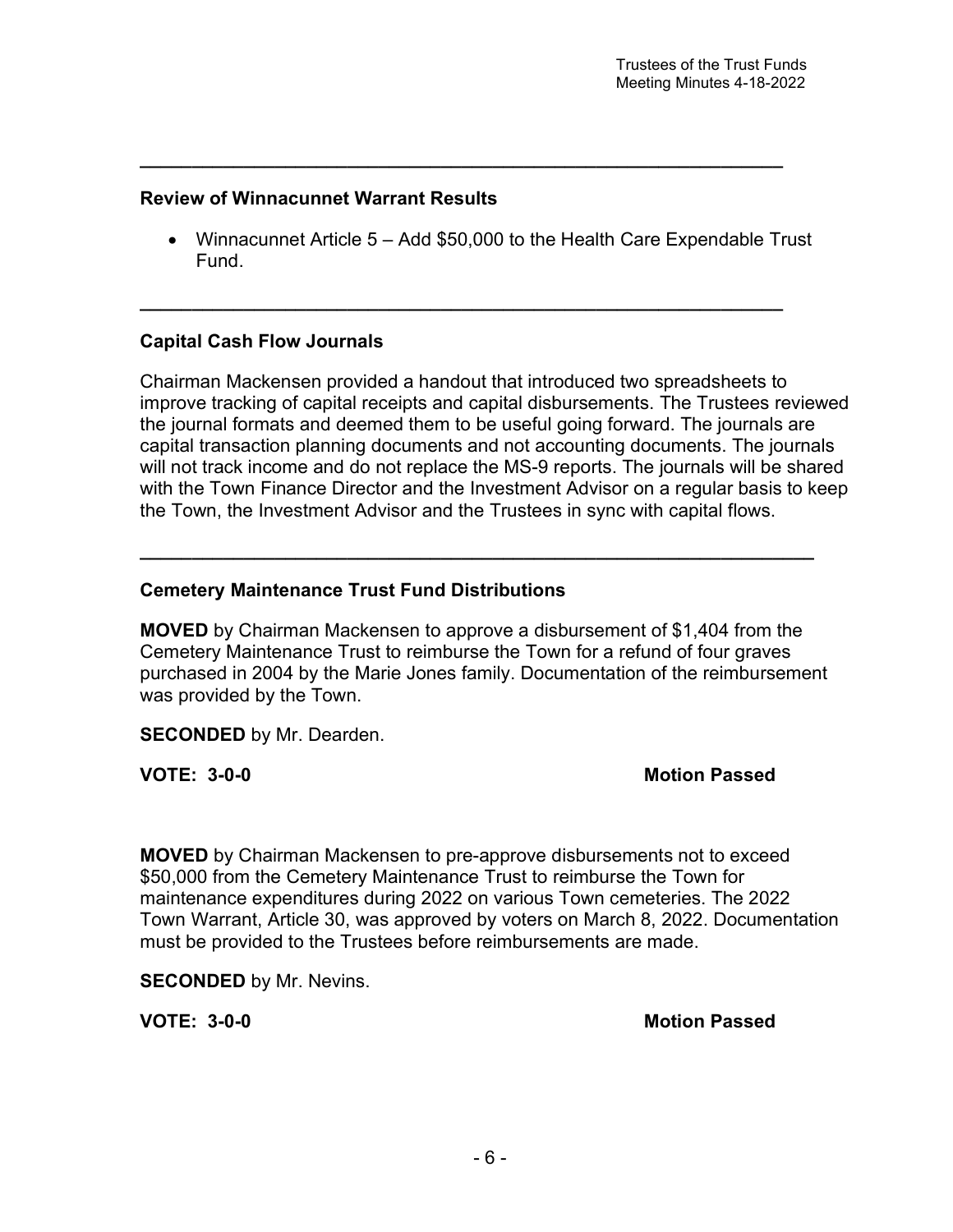#### Winnacunnet High School Expendable Trust Fund Distribution

MOVED by Chairman Mackensen to approve a disbursement of \$5,300 from the Winnacunnet High School Technology Expendable Trust Fund to reimburse the school for the purchase of a 48-port network switch. A voucher with documentation has been submitted to the Trustees.

\_\_\_\_\_\_\_\_\_\_\_\_\_\_\_\_\_\_\_\_\_\_\_\_\_\_\_\_\_\_\_\_\_\_\_\_\_\_\_\_\_\_\_\_\_\_\_\_\_\_\_\_\_\_\_\_\_\_\_\_\_\_\_\_\_

SECONDED by Mr. Dearden.

VOTE: 3-0-0 Motion Passed

#### High Street Road Improvements

The Town voted to disburse \$500,000 from the Road Improvement Capital Reserve Fund for the High Street road repairs during 2022. The 2022 Town Warrant, Article 9, refers.

 $\overline{\phantom{a}}$  , and the contribution of the contribution of the contribution of the contribution of the contribution of the contribution of the contribution of the contribution of the contribution of the contribution of the

The Town Finance Director reported that the project will not go out to bid until November 2022. Further, she will request the \$500,000 at the end of the project after the \$6.5 million bond money is received. Accordingly, there is no need to raise cash for the project at this time.

 $\overline{\phantom{a}}$  , and the contribution of the contribution of the contribution of the contribution of the contribution of the contribution of the contribution of the contribution of the contribution of the contribution of the

## Cemetery Maintenance Expendable Trust Fund

The Cemetery Maintenance Expendable Trust Fund is currently invested as part of the Common Trust Fund. The Common Trust Fund asset allocation is 25% equities and 75% bonds & cash.

The Town has legally withdrawn two \$50,000 principal distributions during the last three years. It has become apparent that growing the Cemetery Maintenance Expendable Trust Fund principal is more important than generating income.

The MS-9 Report on Page 6 shows five "custodian accounts." There are four actual Fidelity accounts – the Cemetery Maintenance Trust Fund is embedded in the Common Trust Fund account.

MOVED by Chairman Mackensen to establish a fifth Fidelity account to hold the Cemetery Maintenance Expendable Trust Fund as a single purpose account.

**SECONDED** by Mr. Nevins.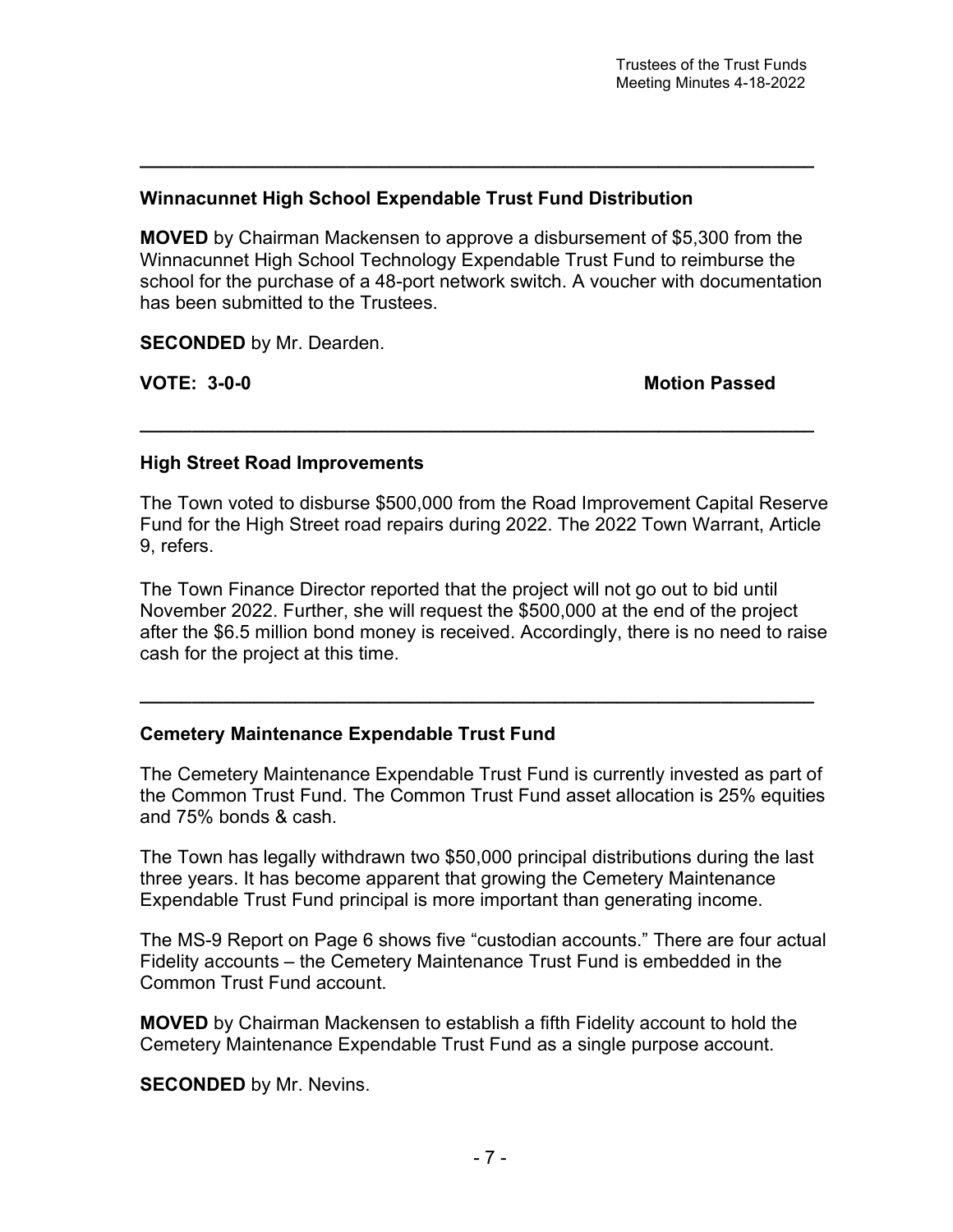## VOTE: 3-0-0 Motion Passed

The Trustees then reviewed a revised Investment Policy for the smaller trust funds and capital reserve funds, with new language for the Cemetery Maintenance Expendable Trust Fund, as follows:

- Establish the Prudent Man Rule under RSA 31:25-b as the governing law for the Cemetery Maintenance Expendable Trust Fund.
- Under the Prudent Man Rule, each investment is considered and judged on its individual merits and must be of the highest investment quality with little or no risk to the preservation of principal. A balanced objective will be applied.
- The portfolio investment objective is to provide a total return (income plus capital appreciation) that exceeds the long-term rate of inflation plus 3% over any five-year period.
- Establish the MS-9 "How Invested" investment policy for the Cemetery Maintenance Trust Fund as "Balanced" (55% equities / 45% bond and cash).

MOVED by Chairman Mackensen to adopt the revised Investment Policy for the smaller trust funds and capital reserve funds, with the new language for the Cemetery Maintenance Expendable Trust Fund.

SECONDED by Mr. Nevins.

## VOTE: 3-0-0 Motion Passed

The Trustees signed the revised Investment Policy.

The initial investment(s) will be selected by the Investment Advisor.

The transition will occur in early May when the April 30, 2022, MS-9 balance for the Cemetery Maintenance Trust Fund will be journaled to the new Fidelity Cemetery Maintenance Expendable Trust Fund account.

 $\overline{\phantom{a}}$  , and the contribution of the contribution of the contribution of the contribution of the contribution of the contribution of the contribution of the contribution of the contribution of the contribution of the

## Trustees Website (http://www.HamptonTrustFunds.org)

Mr. Mackensen reported that the Hampton Trustees website was approved by the Trustees and launched in 2007 for the purpose of keeping the citizens of Hampton informed of trust fund and capital reserve fund matters. There are no financial transactions or e-commerce on the site.

The Internet has matured since the Trustees website was initially created. Website addresses today should be "secure," i.e., the website address should start with "https://." Search engines and firewalls reject sites that are not secure.